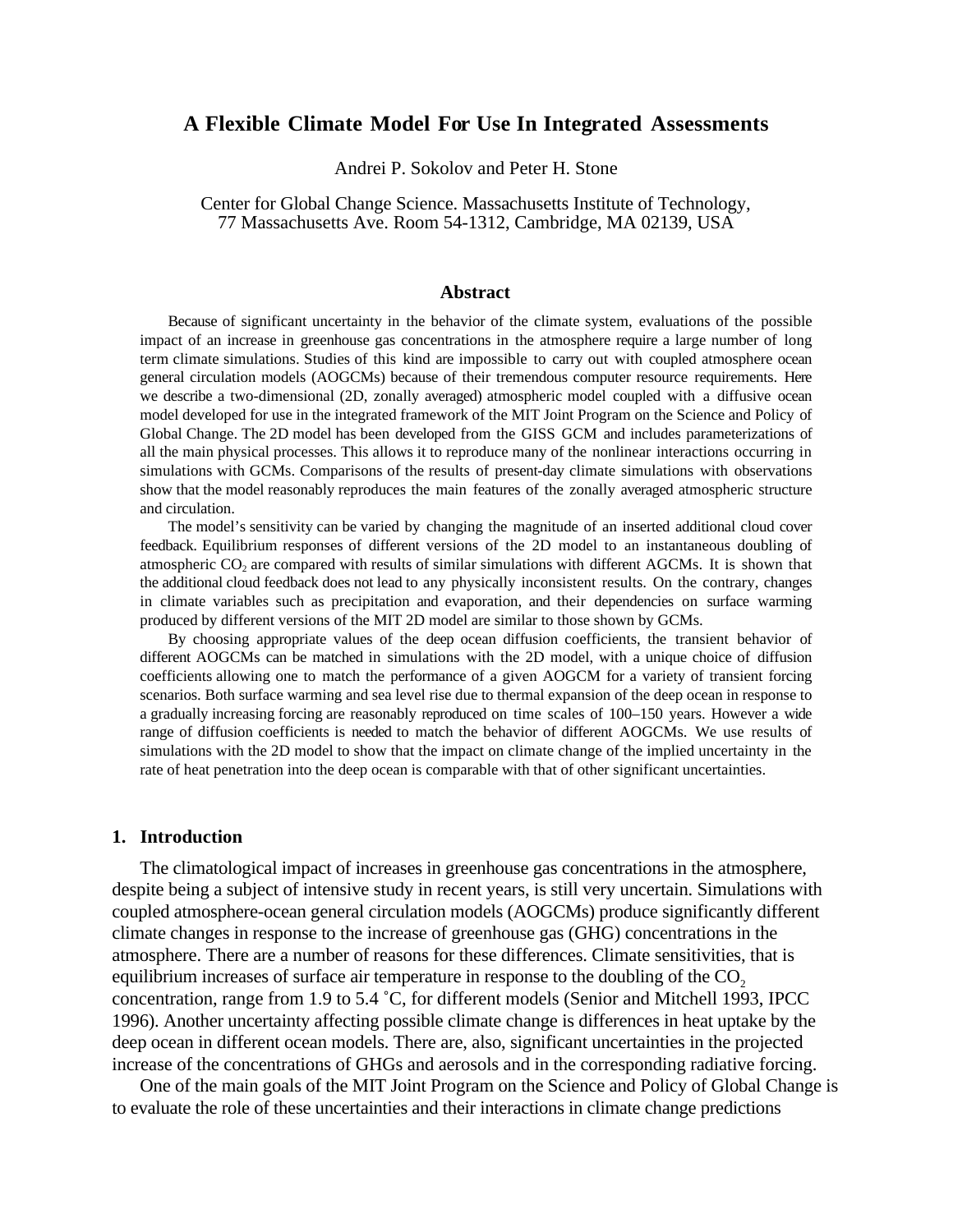(Jacoby and Prinn, 1994). Only very limited studies of this kind can be performed with AOGCMs due to their large requirements for computational resources. Moreover, the only uncertainty that can be addressed in simulations with a given AOGCM is uncertainty in the forcing (Cubasch, *et al.,* 1992; IPCC, 1996). In most cases different upwelling diffusion-energy balance (UD/EB) models have been used for studying uncertainty in climate change (IPCC, 1990, 1992 and 1996; Murphy, 1995; Wigley and Raper, 1993; Jonas, *et al.,* 1996).

A modified version of the 2D (zonally averaged) statistical-dynamical atmospheric model (Yao and Stone, 1987; Stone and Yao, 1987 and 1990) developed on the basis of the GISS GCM (Hansen, *et al*., 1983) has been chosen for use in climate simulations in the integrated framework of the MIT Joint Program. Unlike energy balance models, the 2D model includes parameterizations of all the main physical processes and is, therefore, capable of reproducing many of the nonlinear interactions taking place in GCMs. At the same time it is about 20 times faster than the GISS GCM with the same latitudinal and vertical resolutions. At the present time the 2D model is coupled with a simple diffusive ocean model. In climate change simulations discussed below, the 2D climate model is driven by changing greenhouse gas concentrations. Studies of climate change caused by different emission scenarios (Prinn, *et al.,* 1996) have also been carried out with a version of the MIT 2D climate model which includes fully interactive atmospheric chemistry and transport of chemical species (Wang, *et al*., 1995), and calculates oceanic carbon uptake.

Brief descriptions of both the atmospheric and oceanic models are given in Section 2, with some results of a present-day climate simulation presented in Section 3. For studying uncertainties in climate change, model versions with different sensitivities were obtained by changing the cloud feedback in a way described by Hansen, *et al.* (1993). In Section 4 responses of different versions of the MIT 2D model to the doubling of the  $CO<sub>2</sub>$  concentration are compared with the results obtained in simulations with different AGCMs. This comparison shows that the 2D model's behavior is similar to that of AGCMs. It is also shown that the 2D model can match the transient responses of different AOGCMs to a gradual increase in atmospheric  $CO<sub>2</sub>$  by using different diffusion coefficients. Uncertainties in projected climate change, namely, in surface warming and sea level rise, associated with uncertainties in the climate sensitivity and rate of heat uptake by the deep ocean are studied in the Section 5. Finally, some conclusions are given in Section 6.

### **2. Model Description**

A detailed description of the original GISS 2D model is given in Yao and Stone (1987) and Stone and Yao (1987 and 1990). The model solves the primitive equations as an initial value problem, using a finite-different approximation in latitude-pressure coordinates. The grid used in the model contains 24 points in latitude, corresponding to a resolution of 7.826˚. The model has nine layers in the vertical: two in the planetary boundary layer, five in the troposphere, and two in the stratosphere. The model's numerics and most of the parameterizations of physical processes (radiation, convection, *etc*.) are closely parallel to those of the GISS GCM (Hansen *et al.,* 1983). A very important feature of the model, from the point of view of both climate change study and coupled chemistry-climate dynamics, is the radiation code of the GISS GCM that it incorporates. This code includes all significant greenhouse gases, such as H<sub>2</sub>O, CO<sub>2</sub>, CH<sub>4</sub>, N<sub>2</sub>O, CFC's, *etc*., and 11 types of aerosols.

A number of modifications have been made to the model at MIT to make it more suitable for climate change studies (Sokolov and Stone, 1995; Prinn, *et al.,* 1996; Xiao, *et al.,* 1997). The first one was to include in the 2D model a real land-ocean distribution. The modified MIT 2D model, as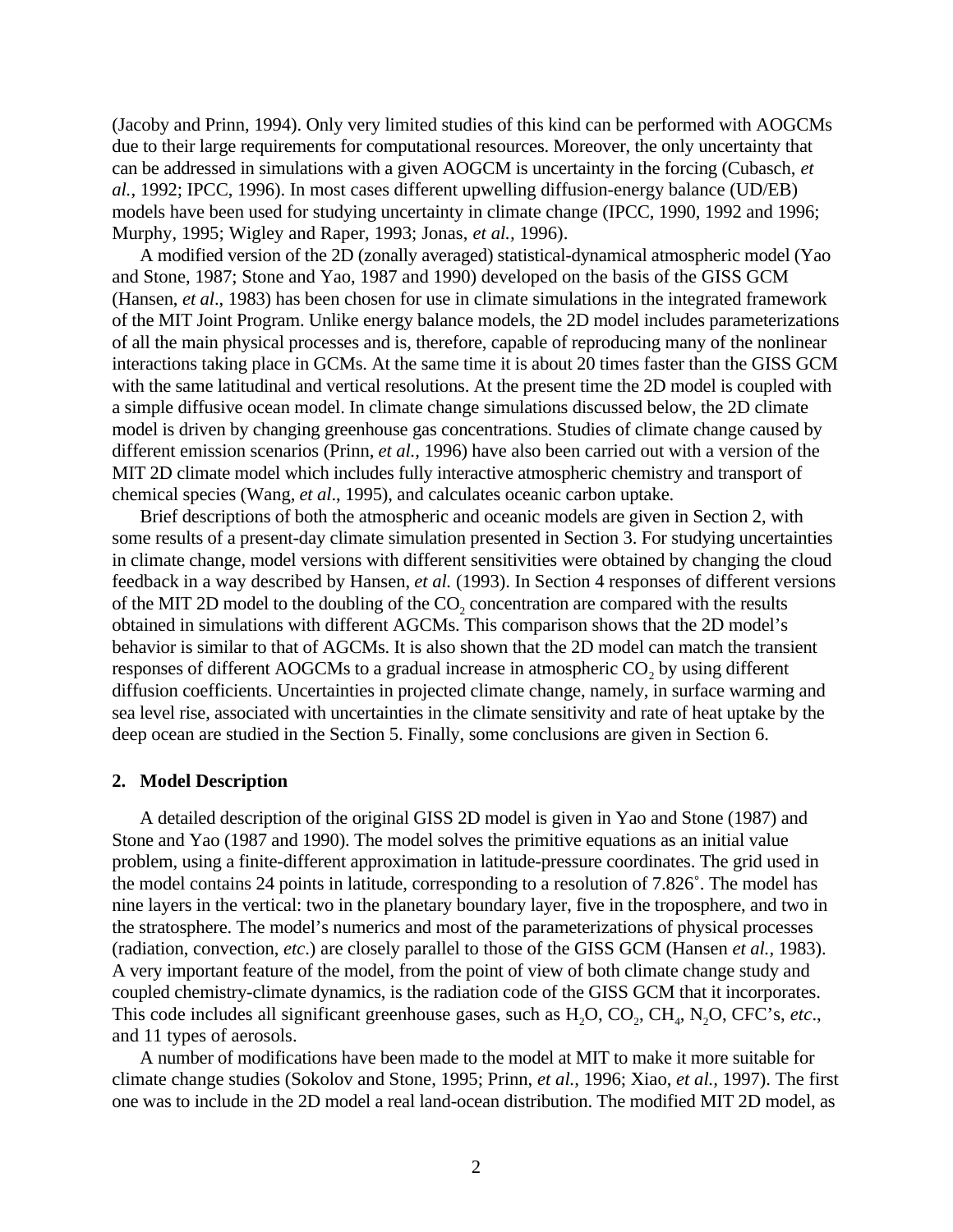well as the GISS GCM, allows up to four different kinds of surface in the same grid cell, namely, open ocean, ocean-ice, land, and land-ice. The surface characteristics (*e.g*., temperature, soil moisture, albedo) as well as turbulent and radiative fluxes are calculated separately for each kind of surface while the atmosphere above is assumed to be well mixed horizontally. The area weighted averages of fluxes from different kinds of surfaces are used to calculate the change of temperature, humidity, and wind speed in the atmosphere.

In the GISS GCM turbulent fluxes of temperature, moisture and momentum are calculated under the assumption that the atmospheric surface layer is in equilibrium, which leads to a complicated algorithm including nested iterations. That algorithm, while used successfully in both the GISS GCM and 2D model without land, produces computational problems when land is included. Because of this, the equilibrium assumption has been replaced by the assumption that the layer between the surface and the model's first level is well mixed. The surface wind speed calculation also has been simplified compared to the procedure used in the GISS GCM. The absolute value of  $|V_s|$  is assumed to be equal to:

$$
\left|\vec{V}_s\right| = \sqrt{\vec{V}_1^2 + \overline{\left(V'^2_s\right)}},
$$

where r  $\vec{V}_1$  is wind at the model's first level and  $(V'\hat{s})$  is the zonal mean surface wind variance. Calculation of the surface wind variance is similar to that of temperature variance described in Yao and Stone (1987). The cross isobar angle,  $\alpha$ , is calculated as a function of  $|V_s|$  and a bulk Richardson number  $Ri_s$ , according to formulas derived by G. Russell (personal comm., 1993):

$$
\alpha = \frac{0.0625 \times 2\pi}{1 + |\vec{V}_s| \alpha_0}, \text{ if } Ri_s < 0, \text{ and}
$$

$$
\alpha = \frac{2\pi \left(0.09375 - \frac{0.03125}{1 + 4Ri_s}\right)}{1 + |\vec{V}_s| \alpha_0}, \text{ if } Ri_s > 0.
$$

Here  $\alpha_0$  is an empirical coefficient that relates cross isobar angle to the surface wind which is taken equal to 0.3.

Two different types of clouds are taken into account in the model: convective clouds, associated with moist convection, and large-scale or supersaturation clouds, formed due to largescale condensation. The amount of convective clouds in a given layer is proportional to the mass flux due to moist convection through the lower boundary of this layer. The amount of supersaturated clouds is expressed as a height-dependent function of the critical value of relative humidity for cloud formation and the critical value of relative humidity for condensation  $(h_{\text{con}})$ . Due to course model resolution, a value of  $h_{\rm con} = 90\%$  has been chosen as the criterion for condensation. Convection occurs in just the unstable fraction of a latitude belt, based on a parameterization of subgridscale variations of temperature and humidity (Yao and Stone, 1987).

Some changes have been made to the GISS 2D model's radiation calculations. A dependence of snow albedo on surface temperature has been included; snow density and heat conductivity are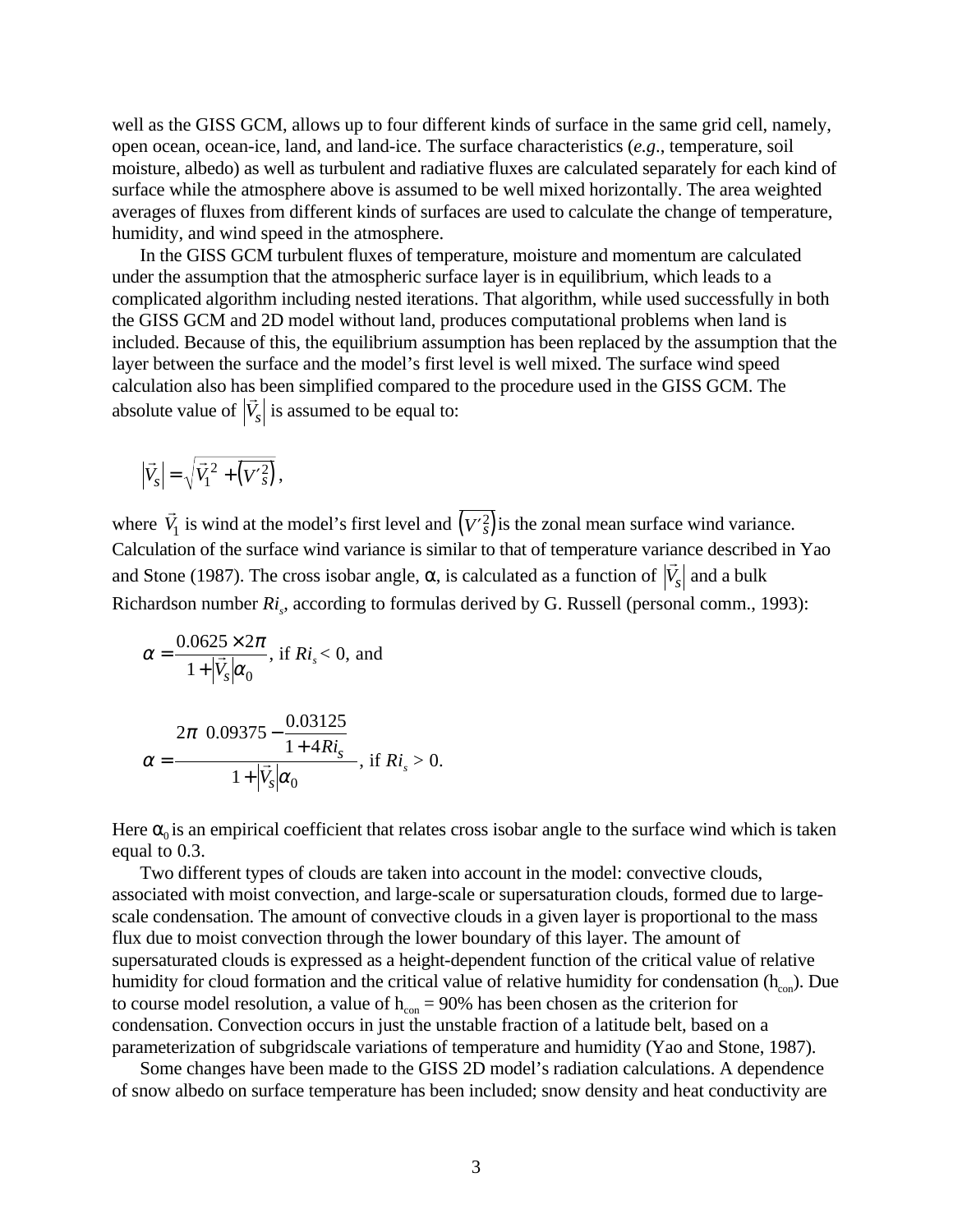now calculated as functions of snow mass instead of being fixed, and the temperature distribution in the ground layer is assumed to be linear rather than quadratic as in the GISS GCM.

In the GISS 2D model a  $16<sup>th</sup>$ -order filter is applied to air temperature and specific humidity. We found that this has a significant impact on the present-day climate simulations and the model's climate sensitivity. For example, the zonal wind simulated by the 2D model without filter is much closer to the observed, especially for Northern Hemisphere winter. On the other hand, specific humidity in the equatorial region turned out to be unrealistically low. The latter was improved by incorporating into the model a second order horizontal diffusion for specific humidity. This diffusion is, however, small compared to the model's parameterised diffusion due to large-scale eddies outside the tropics. Results of simulations with both the MIT 2D model and chemistrytransport model (Wang, *et al.,* 1995), as well as with the original GISS 2D model (Stone and Yao, 1990), have shown that the original 2D model's parameterisation of eddy transports tends to underestimate transports of heat and tracers. Consequently the value of the scaling constant A in Equation 1 in Stone and Yao (1990) was increased from 0.6 to 0.9.

In simulations of the present-day climate and equilibrium climate change the 2D model is coupled with a mixed-layer ocean model. In order to simulate the current climate, the equation for the mixed-layer temperature includes a term representing the effect of horizontal heat transport in the ocean and heat exchange between the mixed layer and deep ocean. The heat balance equation for the mixed layer is expressed in terms of the specific heat capacity and density of salt water, seaice mass, mixed layer depth, latent heat of freezing, heat balance on the ocean surface, heat flux through the lower surface of sea-ice, and fractions of grid cell covered by open ocean and sea-ice. The horizontal heat flux can be calculated from this equation using the results of a climate simulation with prescribed climatological sea surface temperature and sea-ice distributions. This ocean treatment is essentially similar to the one used by Meleshko, *et al*. (1991), except that in the MIT model the mixed layer depth is a prescribed function of season and latitude (Hansen et al., 1988). The algorithm used for calculation of the thermal energy of the mixed layer with variable depth is described in Russell, *et al.* (1985). The above mentioned change in the eddy flux parameterization led to a better agreement of the implied ocean heat transport with observations.

In simulations of transient climate change the heat uptake by the deep ocean has been parameterized by diffusive mixing of the perturbations of the temperature of the mixed layer into deeper layers (Hansen, *et al.,* 1988). The zonally averaged values of diffusion coefficients calculated from measurements of tritium mixing have been chosen as "standard" ones (Table 2.1).

| Northern Hemisphere |                |                |                |                |                |                |                |                |                |                |                |
|---------------------|----------------|----------------|----------------|----------------|----------------|----------------|----------------|----------------|----------------|----------------|----------------|
| $90^{\circ}$ N      | $82^{\circ}$ N | $74^{\circ}$ N | $66^{\circ}$ N | $59^{\circ}$ N | $51^{\circ}$ N | $43^{\circ}$ N | $35^{\circ}$ N | $27^{\circ}$ N | $20^{\circ}$ N | $12^{\circ}$ N | 4°N            |
| 0.76                | 1.44           | 3.31           | 4.63           | 5.14           | 3.57           | 2.57           | 1.62           | 1.34           | 0.54           | 0.22           | 0.23           |
| Southern Hemisphere |                |                |                |                |                |                |                |                |                |                |                |
| $4^\circ$ S         | $12^{\circ}$ S | $20^{\circ}$ S | $27^{\circ}$ S | $35^{\circ}$ S | $43^{\circ}$ S | $51^{\circ}$ S | $59^{\circ}$ S | $66^{\circ}$ S | $74^{\circ}$ S | $82^\circ$ S   | $90^{\circ}$ S |
| 0.32                | 0.43           | 1.24           | 1.53           | 2.61           | 4.67           | 6.97           | 7.60           | 8.11           | 9.73           | 0.00           | 0.00           |

**Table 2.1.** Coefficients of heat diffusion into the deep ocean  $\text{(cm}^2\text{/s)}$ .

The global average value of the diffusion coefficients, denoted as  $K_{v}$ , equals 2.5 cm<sup>2</sup>/s for these "standard" values. However, Hansen, *et al.* (1984) found that the equivalent value of diffusion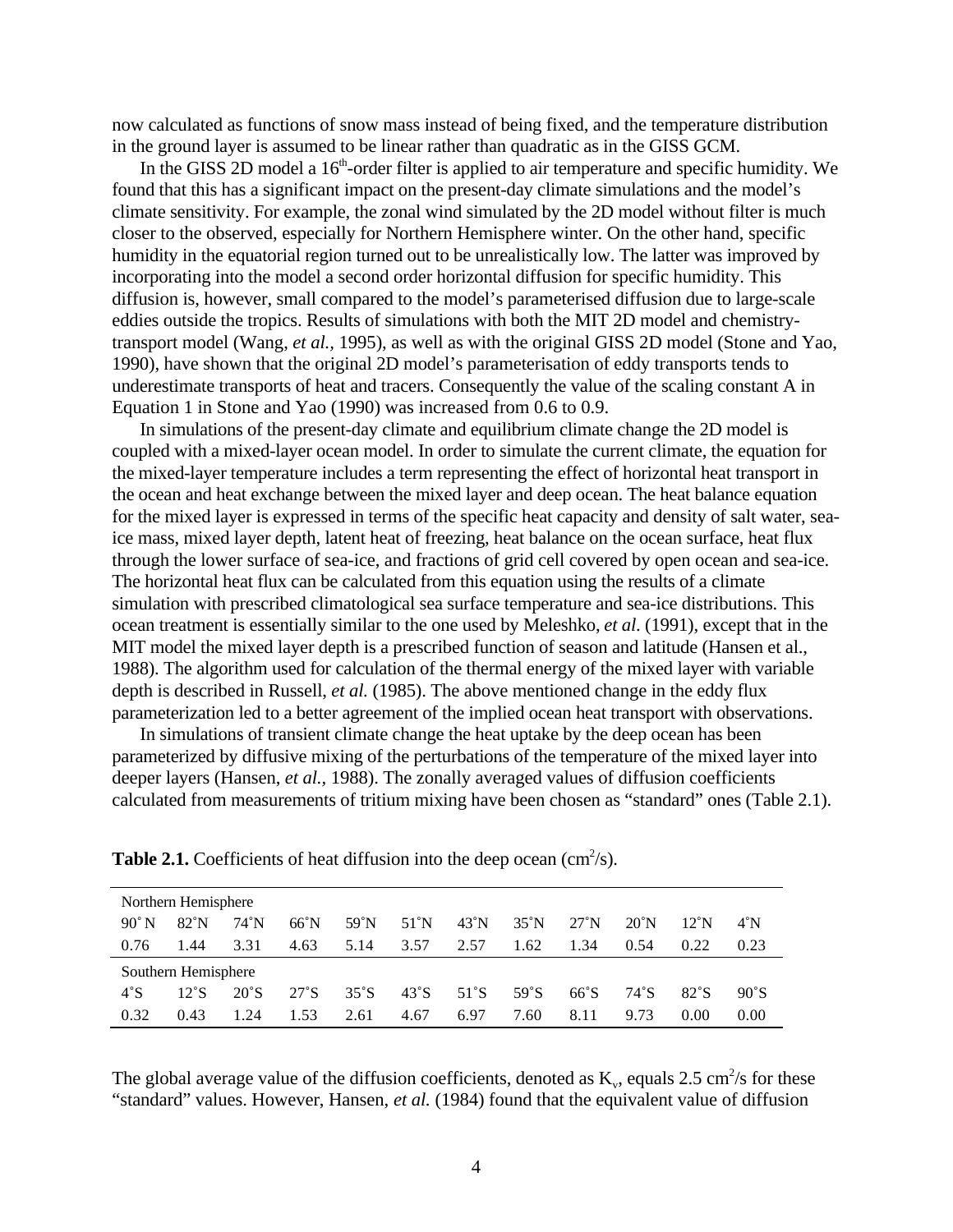coefficient that gives similar results when used in a 1D model is only 1  $\text{cm}^2/\text{s}$ . As will be shown in Section 4, two times the "standard" diffusion is required to match the behavior of the UD/EB model used in IPCC, 1996, which uses a diffusion coefficient equal to 1 cm<sup>2</sup>/s, but also includes upwelling with a rate which decreases as global temperature increases.

## **3. Present-Day Climate Simulation**

In developing the MIT 2D climate model a significant number of present-day climate simulations were performed and different versions of the above mentioned parameterization schemes were tested (Sokolov and Stone, 1995). Here we show the results averaged for twenty years of a run carried out with the 2D model coupled with the mixed layer ocean model as described above. Figures 3.1 and 3.2 show zonal wind and meridional streamfunction averaged for December, January, February (DJF) and June, July, August (JJA) for the 2D model, both of which are simulations similar to those observed (*e.g*., see Peixoto and Oort, 1992), except for the streamfunction being too weak in Northern Hemisphere winter. Precipitation and evaporation obtained in simulations with the 2D model and the GISS (Model II) GCM (Hansen, *et al.,* 1983) are shown in Figures 3.3. and 3.4 together with observations (Leemans and Cramer, 1990; Oberhuber, 1988). Both the 2D and GISS models have difficulty matching the observed precipitation particularly, in DJF (Figure 3.3). The underestimation of precipitation in the tropics in DJF by the 2D model is consistent with the above mentioned deficiency of the simulated mean meridional circulation. As one would expect, the agreement between the results of the 2D model simulation and observed precipitation in the equatorial region is much better in JJA. It should be mentioned that there are in any case significant disagreements among observational data sets for precipitation. The pattern of evaporation is reasonably well reproduced by the 2D model.

Neither the 2D model nor the GISS GCM reproduces the seasonal cloud change (see Sokolov and Stone, 1995) in the tropics associated with the shift of the Intertropical Convergence Zone. Nevertheless, the overall pattern of seasonal changes in clouds (see Sokolov and Stone, 1995) and cloud radiative forcing (Figure 3.5) simulated by the 2D model, is quite similar to the observed.

As mentioned above, the eddy flux parameterization has been slightly changed, so as to increase eddy transports. As a result, total atmospheric energy transport (Figure 3.6) is in better agreement with observation (*e.g*., Trenberth and Solomon, 1994) than it was in a previous version of the MIT 2D model (Sokolov and Stone, 1995). The same is true for the implied ocean heat transport, which is, however, still higher than observed (*e.g*., Trenberth and Solomon, 1994), especially, in the Northern Hemisphere tropics, because of the model's underestimation of the Hadley cell heat transport in the Northern Hemisphere.

There is one essential problem with the simulation of sea surface temperature (SST) and sea ice distribution in a 2D model. Because of longitudinal variations of sea surface temperature and sea ice, zonal mean SST may be above 0 ˚C even when part of the ocean surface at the same latitude is covered by ice. However, in the formulation of the mixed layer ocean model, SST is kept at or below 0 °C until all ice melts, and no sea ice forms if SST is above the freezing point for salt water, that is –1.56 °C. As a result, the above mentioned feature of the SST and sea ice distribution cannot be simulated by a 2D model. Because of this, data used in the simulations with prescribed SST and sea ice have been adjusted. Namely, if, in any given latitude belt, less than 10% of the ocean surface is covered by ice and zonal mean SST is above 0 ˚C ice is removed. If ice covers more than 10% of the ocean, then SST is set to 0 °C if the mass of ice is decreasing, and to –1.56 ˚C otherwise. The adjusted data are shown in Figures 3.7 and 3.8 instead of direct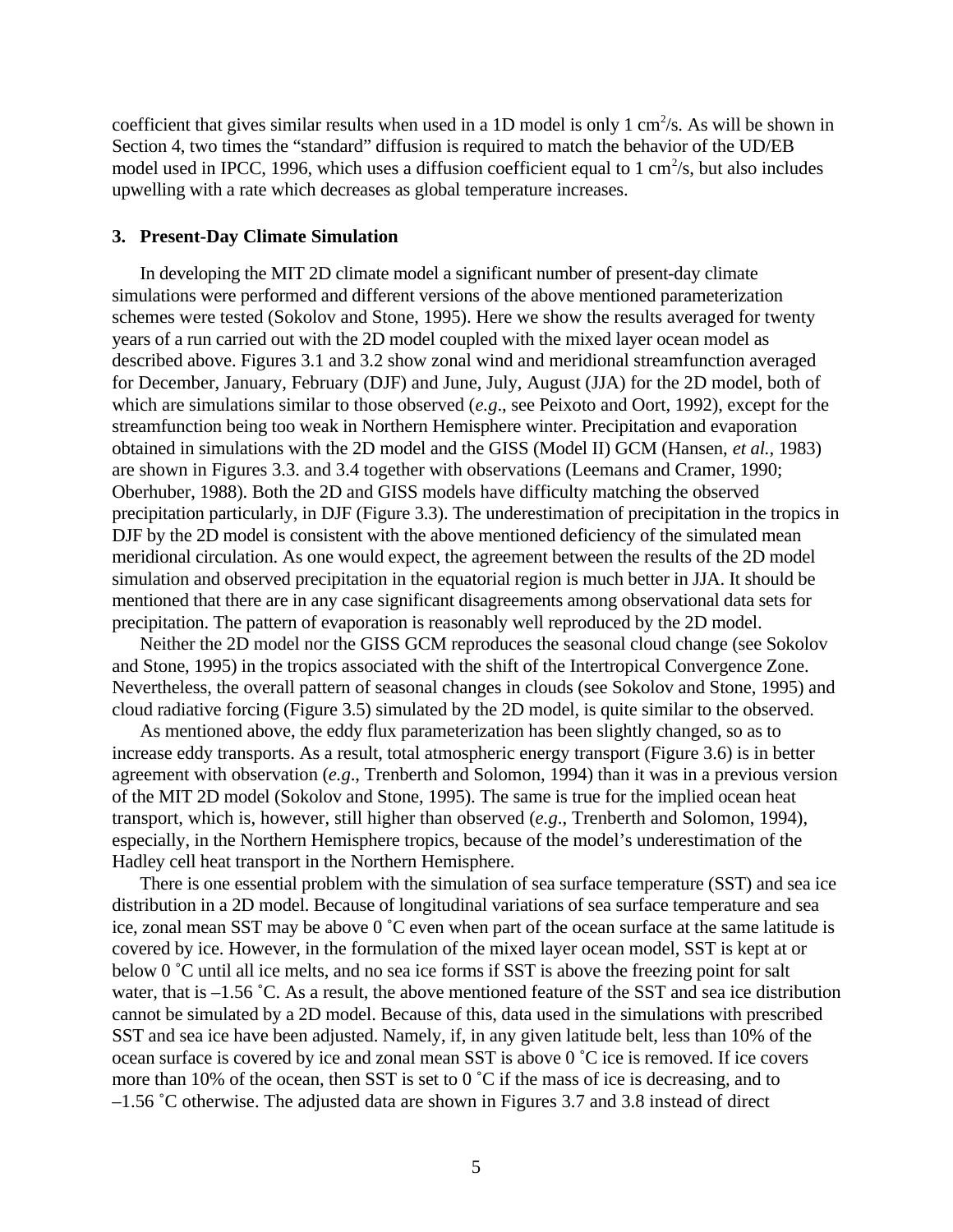observations. As one can see, despite the use of a "Q-flux" in the mixed layer model there are some differences in the prescribed and simulated values of SST and sea ice cover and depth. Some reasons for these differences are described in Sokolov and Stone (1995). Similar problems with predicting sea ice distribution in simulations with the GISS GCM with  $8^\circ \times 10^\circ$  resolution are discussed by Hansen, *et al.* (1984).

Variations of the globally averaged annual mean surface air temperature in two simulations of the present-day climate with the 2D model are shown in Figure 3.9. The standard deviations of surface temperature in the simulation with the 2D model coupled with just the mixed layer ocean model is 0.10 ˚C; however, it decreases to 0.06 ˚C if mixing of mixed layer temperature perturbations into the deep ocean is taken into account. Thus, the unforced interannual variability produced by the MIT 2D model is rather close to that of the GISS AGCM but somewhat less than in simulations with coupled AOGCMs. The corresponding number for the GISS AGCM coupled with mixed layer model and diffusive deep ocean is 0.05 ˚C (Hansen, *et al*., 1997); and for the coupled GFDL and MPI AOGCMs (Santer, *et al.,* 1995) 0.10 ˚C and 0.12 ˚C, respectivly.

As a whole, a comparison of the model's results with the observational data shows that it reproduces reasonably well the major features of the present-day climate state. Of course, there are some essential 3D features of the atmospheric circulation that cannot be simulated by a 2D model. However the depiction of the zonally averaged circulation by the 2D model is not very different from that by 3D GCMs. Since the model is to be used for climate change prediction, it is noteworthy that the seasonal climate variations are also reproduced quite well. Use of a 2D model allows as to perform a significantly larger number of climate simulations than would be possible with an AOGCM. A 100 year simulations takes about 12 hours on DEC Alpha Station 250 with the model described above and three times more with couple climate-chemistry model.

# **4. The 2D Model Response to Instantaneous and Gradual Increases in the Atmospheric** CO<sub>2</sub> Concentration

# 4a. Equilibrium response to a doubling of CO<sub>2</sub> concentration

When using a 2D model to study uncertainty in climate change, it is desirable to have a model capable not only of simulating the present-day climate but also of reproducing the climate change pattern obtained in simulations with different GCMs. In this section responses of different versions of the MIT 2D model to an instantaneous doubling of  $CO<sub>2</sub>$  concentration in the atmosphere are compared with the results of similar simulations with different GCMs. The atmospheric model coupled with the mixed layer ocean model was used in these simulations. The seasonally changing horizontal heat transport by the ocean was specified from the results of the climate simulation with climatological sea surface temperature and sea-ice distribution and was held fixed, thereby neglecting the impact of possible changes in ocean circulation. This assumption has been always considered to be a significant weakness of equilibrium climate change simulations with mixed layer ocean models. However, as discussed in IPCC (1996), the results of a simulation with the GFDL AOGCM suggest that the oceanic heat transport for an equilibrium doubled  $CO<sub>2</sub>$  climate is similar to that for the present-day climate (see IPCC, 1996, Section 6.2.4). In any case the GCM simulations we compare with were carried out under the same assumption.

As mentioned in the introduction, the model's versions with different sensitivities were obtained by inserting an additional cloud feedback, in the way proposed by Hansen, *et al.* (1993). Namely, calculated cloud amount is multiplied by the factor  $(1 + k\Delta T_s)$ , where  $\Delta T_s$  is the increase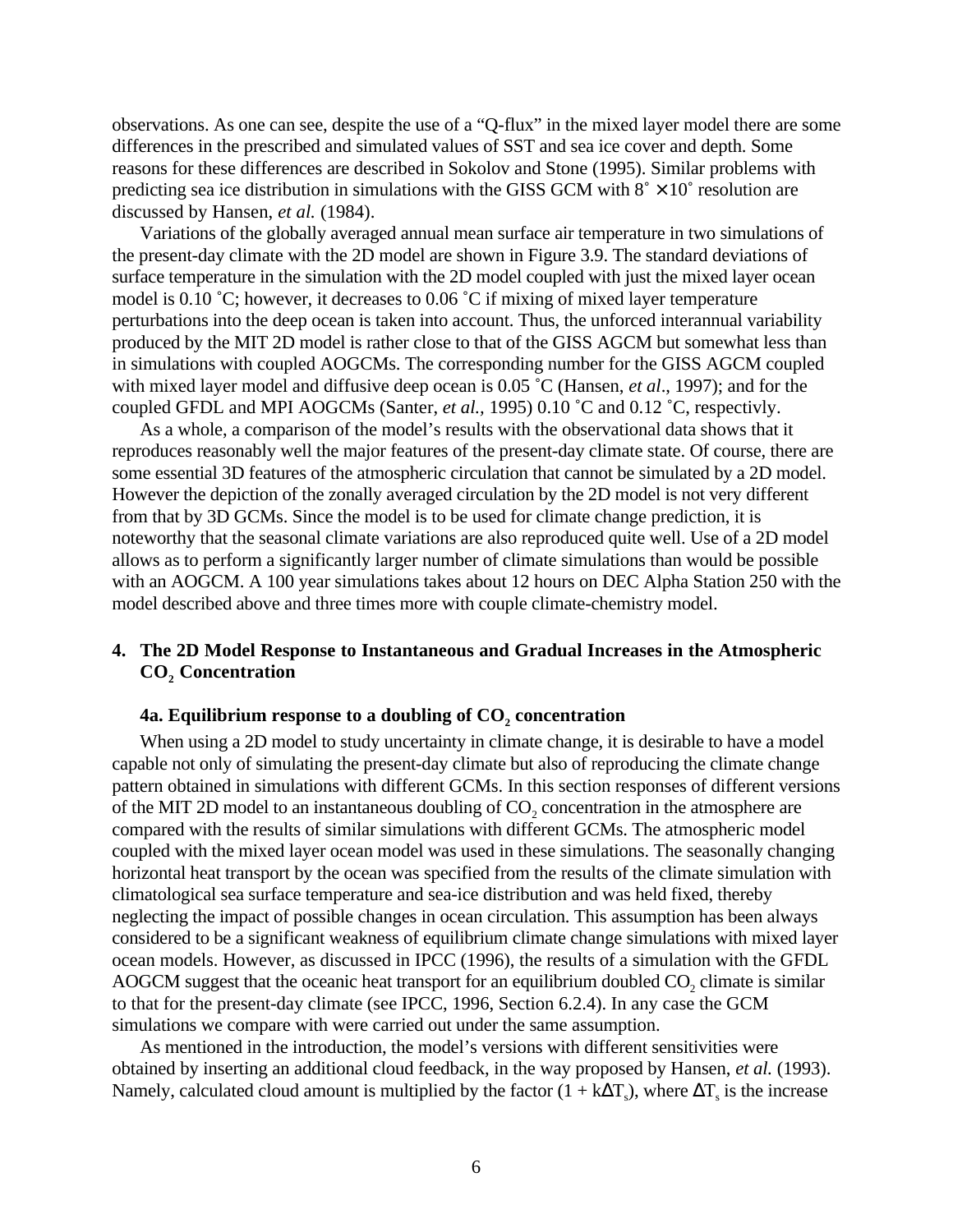of the globally averaged surface air temperature with respect to its value in the present-day climate simulation. Equilibrium responses of the MIT 2D model to the doubling of the atmospheric  $CO<sub>2</sub>$ for several values of k are shown in Table 4.1. The natural sensitivity,  $\Delta T_{eq}$ , of the MIT 2D model, that is without an additional cloud feedback ( $k = 0$ ), is 3.0 °C, about 1 °C less than for the version described in Sokolov and Stone (1995). This decrease in the model's sensitivity is mainly due to changes in the simulated water vapor distribution and somewhat weaker sea ice-albedo feedback especially in the Northern Hemisphere. The natural cloud feedback of the 2D model is very weak, *i.e.*, in a simulation with fixed clouds  $\Delta T_{eq}$  equals 2.9 °C. Thus the ratio of  $\Delta T_{eq}$  in the simulation with calculated cloud to that in the simulation with fixed cloud is 1.03 compared to 1.1 for the previous version of the 2D model (Sokolov and Stone, 1995), 1.25 for the GFDL (Wetherald and Manabe, 1988) and 1.75 for GISS (Hansen, *et al.,* 1984) GCMs. The magnitude of cloud feedback for the GISS GCM was evaluated by means of calculations with a 1D model using results of simulations with the GISS GCM (Hansen, *et al.,* 1984).

| k         | $\Delta T_{eq} (^{\circ}C)$ | $\Delta P(\%)$ | $\Delta CLD(\%)$ | $\Delta NCF$ (w/m <sup>2</sup> ) |
|-----------|-----------------------------|----------------|------------------|----------------------------------|
| 0.0875    | 1.6                         | 0.8            | 3.5              | $-3.75$                          |
| 0.05      | 2.0                         | 2.3            | 2.1              | $-3.11$                          |
| 0.02      | 2.5                         | 4.6            | 0.5              | $-2.27$                          |
| $\Omega$  | 3.0                         | 6.7            | $-1.2$           | $-1.47$                          |
| $-0.008$  | 3.5                         | 8.9            | $-2.5$           | $-0.84$                          |
| $-0.01$   | 3.7                         | 9.9            | $-3.0$           | $-0.40$                          |
| $-0.0125$ | 4.0                         | 10.9           | $-3.5$           | $-0.09$                          |
| $-0.015$  | 4.6                         | 12.6           | $-4.5$           | 0.57                             |

**Table 4.1** Change in globally averaged annual mean surface air temperature, precipitation, cloud cover and cloud forcing due to a doubling of the atmospheric  $CO<sub>2</sub>$ .

The equilibrium surface air temperature increase due to a doubling of the  $CO<sub>2</sub>$  concentration predicted by different GCMs ranges from 1.9 to 5.4 ˚C. A significant part of this difference is related to the differences in cloud feedbacks (Cess, *et al.,* 1990; Senior and Mitchell, 1993; Washington and Meehl, 1993) produced by the different GCMs. That, in turn, is caused mainly by different treatments of cloud optical properties. The feedback associated with changes in the optical properties of clouds in the GCM experiments is, of course, rather different from that associated with the changes in cloud amount, used in our simulations. However, it is interesting to note, that the relationship between changes in the globally averaged annual mean net cloud forcing (∆NCF) and surface air temperature ( $\Delta T_{eq}$ ) in the simulations with different versions of the 2D model is qualitatively similar to that in the simulations with different versions of the UKMO GCM (Senior and Mitchell, 1993). In the simulations described by Senior and Mitchell ∆NCF equals –1.04, 0.21, 0.73, and 2.05 (W/m<sup>2</sup>) for  $\Delta T_{eq}$  equal to 1.9, 2.8, 3.3 and 5.4 °C, respectively.

Different versions of the MIT 2D model reproduce well the relationship between surface warming and increase in precipitation obtained in simulations with AGCMs (Figure 4.1). In Table 4.2 changes in the components of the globally averaged annual mean surface heat budget obtained in the simulation with the version of the MIT 2D model with  $\Delta T_{eq} = 4 \degree C$  are compared with the results of AGCMs with similar sensitivities. The 2D model produces a relatively large increase in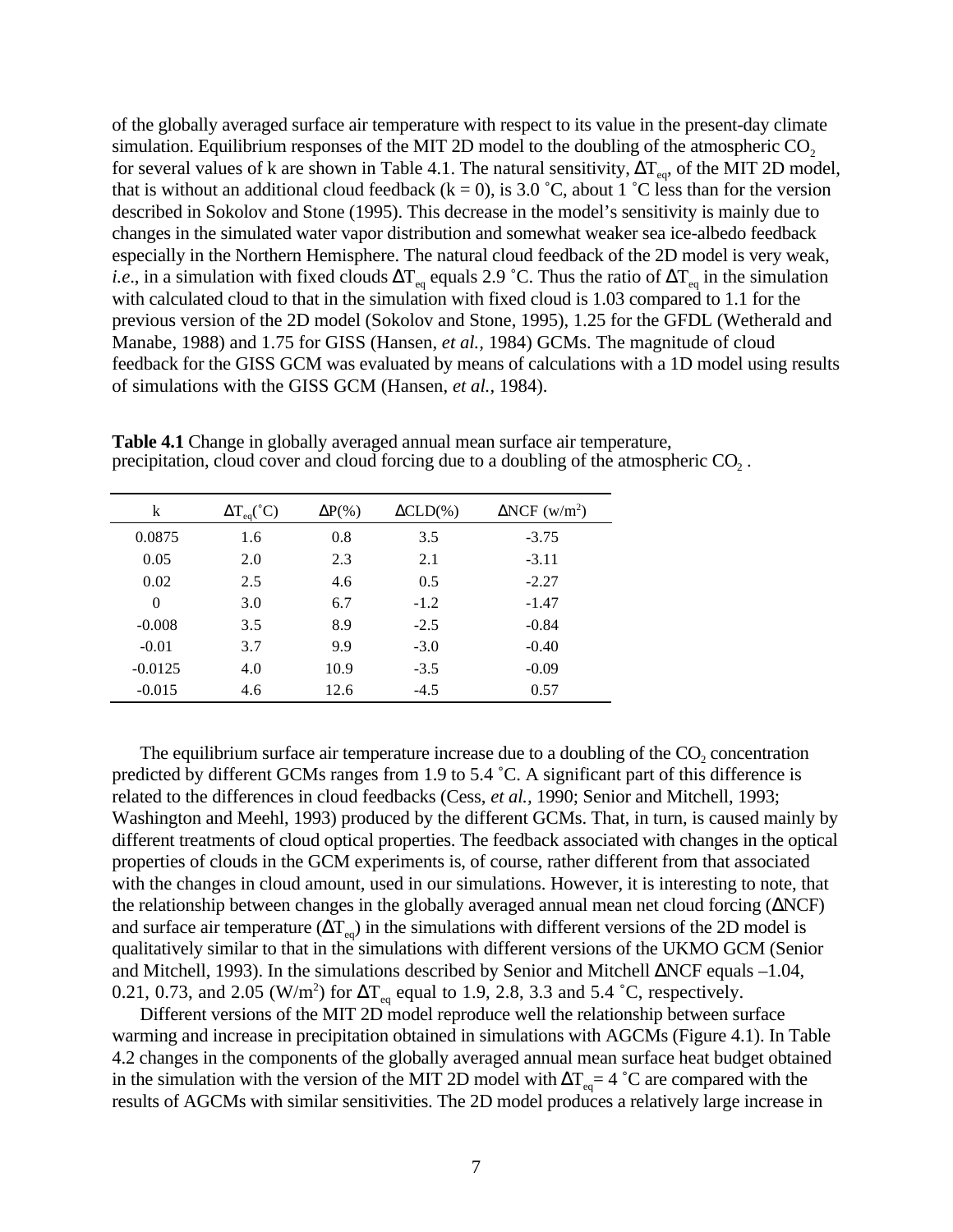solar radiation absorbed by the surface which is mainly compensated by a larger decrease in latent heat flux than in the AGCMs. Changes in longwave radiation and sensible heat flux lie in the range produced by the AGCMs. A comparison of the results of the 2D model with those from the GISS AGCM shows that the larger increase in absorbed solar radiation is caused mainly by a substantial decrease in the cloud amount (see Table 4.1) and sea ice cover.

|                 | <b>NCAR</b> | <b>GFDL</b> | <b>GISS</b> | MIT <sub>2D</sub> |
|-----------------|-------------|-------------|-------------|-------------------|
| $\Delta T_{eq}$ | 4.0         | 4.0         | 4.2         | 4.0               |
| ALE             | $-7.4$      | $-7.1$      | $-10.4$     | $-11.0$           |
| ΔH              | 2.5         | 0.6         | 3.3         | 2.1               |
| $\Delta S$      | 1.4         | 1.5         | 2.9         | 4.7               |
| ΛF              | 3.7         | 4.9         | 4.1         | 4.2               |

**Table 4.2** Change in globally and annually averaged terms of the surface energy budget due to a doubling of the  $CO<sub>2</sub>$  concentration.

Here S and F are the short and longwave radiation at the surface respectively; LE and H are the turbulent fluxes of latent and sensible heat. Results for AGCMs are from Washington and Meehl (1993).

At the same time the dependence of changes in the latent heat flux and radiation components of the surface energy budget on surface warming in simulations with different versions of the 2D model is very similar to that in simulations with different versions of the UKMO AGCM (Figures 4.2 and 4.3). In particular, although the 2D model's simulated change in solar radiation absorbed at the surface is quite different from that simulated by the NCAR, GFDL and GISS AGCMs (Table 4.2), it is consistent with the changes simulated by the UKMO AGCM (Figure 4.3). In contrast, the changes in sensible heat flux simulated by the 2D model are quite different from those simulated by the UKMO AGCM (Figure 4.2), but, as can be seen form Table 4.2, there is significant discrepancy in the changes of sensible heat flux even among GCMs with close sensitivities.

As discussed by Boer (1993), the CCC AGCM produces a decrease in the net solar radiation at the surface due to a negative feedback associated with an increase in cloud albedo. The versions of the MIT 2D model with sensitivities less than 2.5 ˚C and the version of the UKMO AGCM with calculated radiative properties of cloud show a similar change in solar radiation at the surface. The increase in evaporation/precipitation produced in the simulations with both the 2D model and the UKMO AGCM are, however, relatively larger than in the simulation with the CCC AGCM.

The latitudinal distributions of the CO<sub>2</sub> induced changes in surface air temperature, precipitation and cloud cover obtained in simulations with three versions of the MIT 2D model are shown in Figures 4.4 and 4.5 for DJF and JJA respectively. One of these versions is that without additional cloud feedback  $(k = 0)$ . The other two are the versions that have sensitivities close to the high and low ends of the sensitivity range proposed by the IPCC (1990), namely 4.6 and 1.6 ˚C. Results of the doubled CO<sub>2</sub> simulation with the GISS GCM (Hansen, *et al.*, 1984) are also shown for comparison. All versions of the 2D model show an amplification of the surface warming in high latitudes, especially during winter. The GISS GCM produces an increase in surface temperature close to that of the 2D model with sensitivity 4.6 ˚C in the equatorial region and middle latitudes of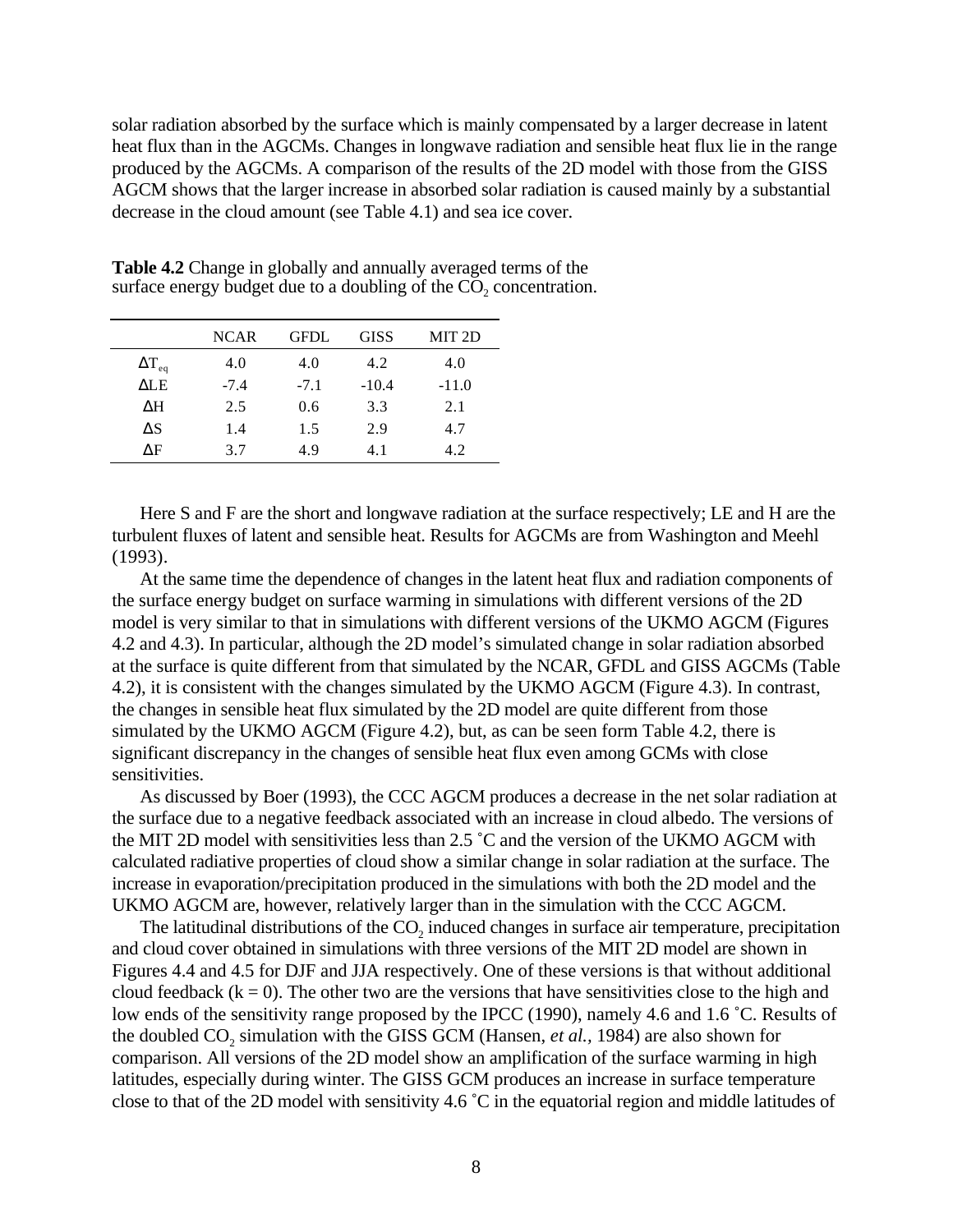the summer hemisphere and close to that of the 2D model with sensitivity 3.0 ˚C in high latitudes of the winter hemisphere. The sensitivity of the GISS GCM is 4.2 ˚C. At the same time, the latitudinal structure of surface air temperature change produced by the 2D model closely resembles the results of the GFDL and UKMO GCMs (Wetherald and Manabe, 1988; Senior and Mitchell, 1993; and Wilson and Mitchell, 1987).

Differences in the latitudinal gradient of surface warming between the 2D model and the GISS GCM can be explained by comparing changes in precipitable water and sea ice cover (Figures 4.6 and 4.7). The increase in precipitable water obtained in the simulation with the GISS GCM is larger in low latitudes than that produced by any version of the 2D model, and this causes a larger warming in the equatorial region. At the same time, the 2D model shows a significantly larger decrease in the sea ice cover in the winter hemisphere and, as a result, surface warming amplification, which is additionally increased by the decrease in cloud cover (Figures 4.4c, 4.5c and 4.10) in this region. The differences in the sea ice changes between the 2D model and the GISS GCM are, at least in part, due to the fact that the thickness of sea ice produced by the 2D model in the present-day climate simulation is less than that simulated by the GISS GCM (see Figures 3.7 and 3.8). As was shown by Rind, *et al*. (1995), both the global average and latitudinal profile of surface warming obtained in simulations with the GISS GCM depend significantly on the sea ice thickness used in the control simulation (which is not well constrained by observations); and on how the sea ice mass decrease caused by mixed layer warming is distributed between sea ice thinning and horizontal contraction. In the MIT 2D model, when mixed layer temperature reaches 0 ˚C additional heat is spent to reduce sea ice depth, until it reaches a minimal value, and is used to reduce horizontal extent after that, while in the simulation with the GISS GCM shown here it is spent equally on vertical and horizontal reduction of sea ice. There is, however, no difference between these two approaches after the sea ice depth reaches its minimal value.

The imposition of a minimal sea ice thickness leads to a discontinuity in the rate of sea ice cover decrease in response to global warming in a given grid cell. This, together with the low horizontal resolution of the 2D model, results in a discontinuity of the model sensitivity with respect to changes in the parameter k (see above given formula for cloud calculation). For  $0.0875 \le k \le$ 0.0879  $\Delta T_{eq} = 1.6 \degree C$ , but  $\Delta T_{eq}$  drops to 1.35 °C for k = 0.088. Such a sharp change is caused by the fact that in the last case about 30% of the ocean surface at 60 ˚S is covered by sea ice with minimal thickness, while sea ice is completely melted in the others. There is no such effect associated with sea ice changes in the high latitudes of the Northern Hemisphere, apparently, due to the smaller ocean area.

Height-latitude cross sections of the change in zonal mean temperature (Figures 4.8 and 4.9) show all the main features found in most GCM simulations with doubled  $CO<sub>2</sub>$ , such as stratospheric cooling, maximum warming in the upper troposphere in the tropics and the above mentioned strong surface warming in high latitudes of the winter hemisphere. The magnitude of the decrease in stratospheric temperature is practically the same in all simulations regardless of sensitivity, similar to the results of the simulations with different versions of the UKMO AGCM (Senior and Mitchell, 1993). At the same time, the upper-tropospheric warming, in contrast to the results of the UKMO simulations (Senior and Mitchell, 1993 and Wilson and Mitchell, 1987), penetrates into the southern hemisphere in both DJF and JJA, more strongly during the northern hemisphere winter. Height-latitude cross sections of changes in annual mean zonally averaged cloud (Figure 4.10) bear an overall resemblance to the results produced by different GCMs (Hansen, *et al.,* 1984; Wetherald and Manabe, 1988; Senior and Mitchell, 1993). However, the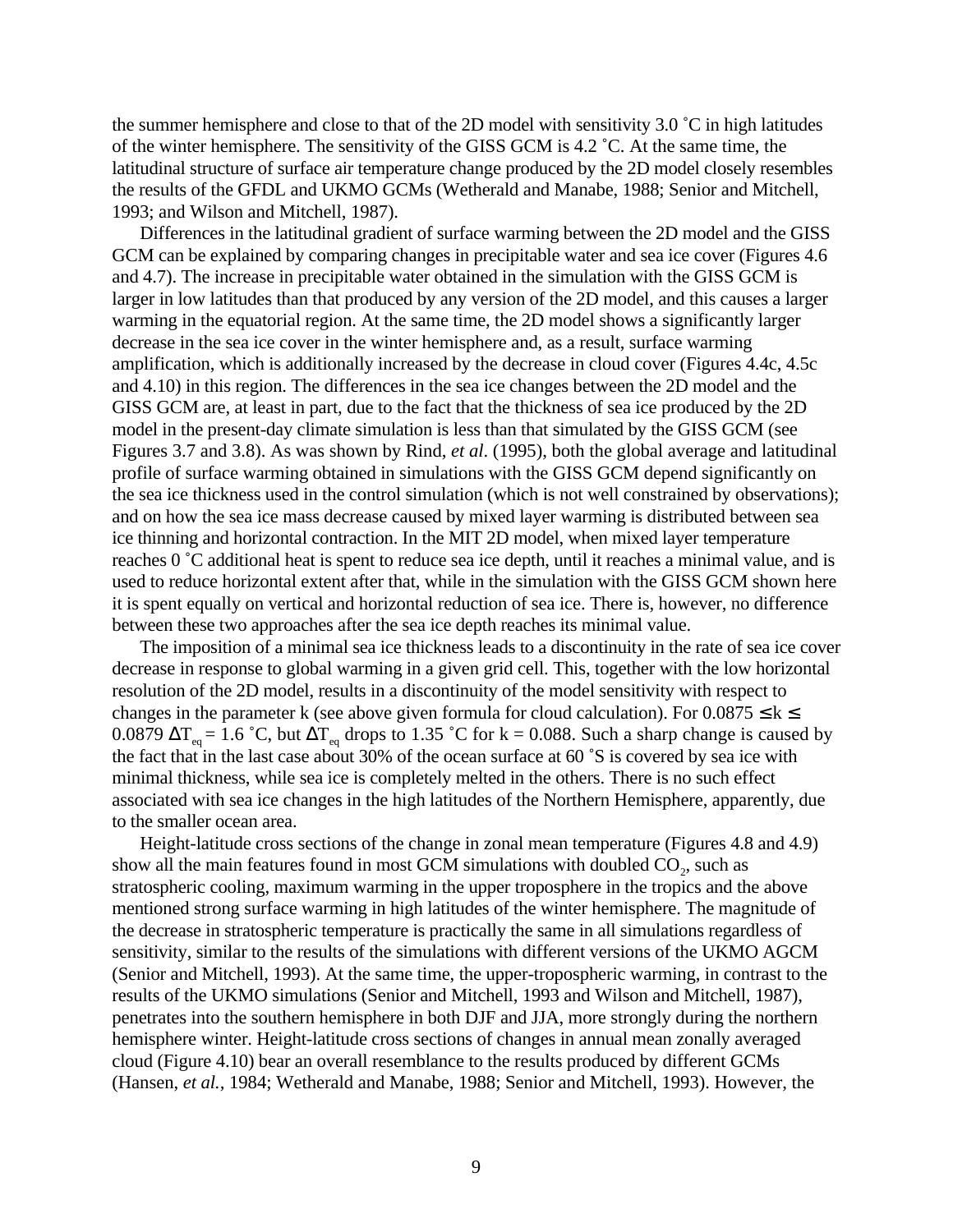increase of high cloud at low latitudes associated with the upward shift of the tropopause is almost absent in the simulation with the standard version of the 2D model ( $k = 0$ ).

In general, the results presented above show that responses of different versions of the MIT 2D model to the doubling of the CO<sub>2</sub> concentration, in terms of both global average and zonal mean, are similar to those obtained in simulations with different GCMs. Since the climate model outputs are used in simulations with the Terrestrial Ecosystem Model (Prinn, *et al.,* 1996; Xiao, *et al.,* 1997), it is important to note that inserting the additional cloud feedback described above, while allowing us to change model sensitivity, does not lead to any physically unrealistic changes in climate. On the contrary, the changes in other climate variables, such as precipitation, evaporation and so on, are generally consistent with the results produced by different GCMs. It is worth noting that the ecosystem impacts of the climate change due to a  $CO<sub>2</sub>$  doubling, as simulated by the standard version of the MIT 2D model, are quite similar to those produced by the climate changes simulated by different AGCMs (Xiao, *et al.,* 1997).

# 4b. Transient response to a gradual CO<sub>2</sub> increase

 $\overline{a}$ 

The transient behavior of different AOGCMs can be matched by choosing appropriate values for the model's sensitivity and the rate of heat diffusion into the deep ocean. The change in the latter was obtained by multiplying the "standard" diffusion coefficients (Table 2.1) by the same factor at all latitudes, thereby preserving the latitudinal structure of heat uptake by the deep ocean. The time dependent globally averaged surface warming produced by different versions of the 2D model are compared with the results of simulations with the GFDL, MPI and NCAR AOGCMs in Table 4.3 and Figures 4.11 and 4.12. Values for sensitivities of the GCMs are taken from IPCC, 1996.

| Model                | $\Delta$ Teq (°C) | $\Delta T$ at time of CO <sub>2</sub> doubling ( $^{\circ}$ C) | Fraction of equilibrium response (%) |
|----------------------|-------------------|----------------------------------------------------------------|--------------------------------------|
| <b>GFDL</b>          | 3.7               | 2.2                                                            | 59                                   |
| MIT 2D, $K_v = 5$    | 3.7               | 2.3                                                            | 62                                   |
| <b>MPI</b>           | 2.6               | 1.6                                                            | 62                                   |
| MIT 2D, $K_v = 25.5$ | 2.6               | 1.6                                                            | 62                                   |
| <b>NCAR</b>          | 4.6               | 3.8                                                            | 83                                   |
| MIT 2D, $K_v = 0$    | 4.6               | 3.9                                                            | 84                                   |

**Table 4.3** Responses of different AOGCMs and matching versions of the MIT 2D model to a gradual increase of  $CO<sub>2</sub>$  concentration.

As shown in Figure 4.11, the transient responses of the 2D model with the "standard" deep ocean diffusion coefficients doubled is very similar to those obtained in the simulations with the GFDL AOGCM with different rates of  $CO_2$  increase (IPCC, 1996)<sup>1</sup>. Ten times "standard" values of the diffusion coefficients are required to match the delay in warming produced by the MPI

<sup>1</sup> In previous simulations (see Sokolov and Stone, 1996) we concluded that our "standard" diffusion coefficients give a good match to the GFDL AOGCM. However, the earlier simulations were carried out with a version of the 2D model with sensitivity 3.5  $\rm{^0C}$  (the value for the GFDL GCM given by Murphy and Mitchell, 1995). In the simulations described here we use the value 3.7  $\rm{^0C}$  for the GFDL model sensitivity, as given in IPCC, 1996, and by Stouffer (personal communication).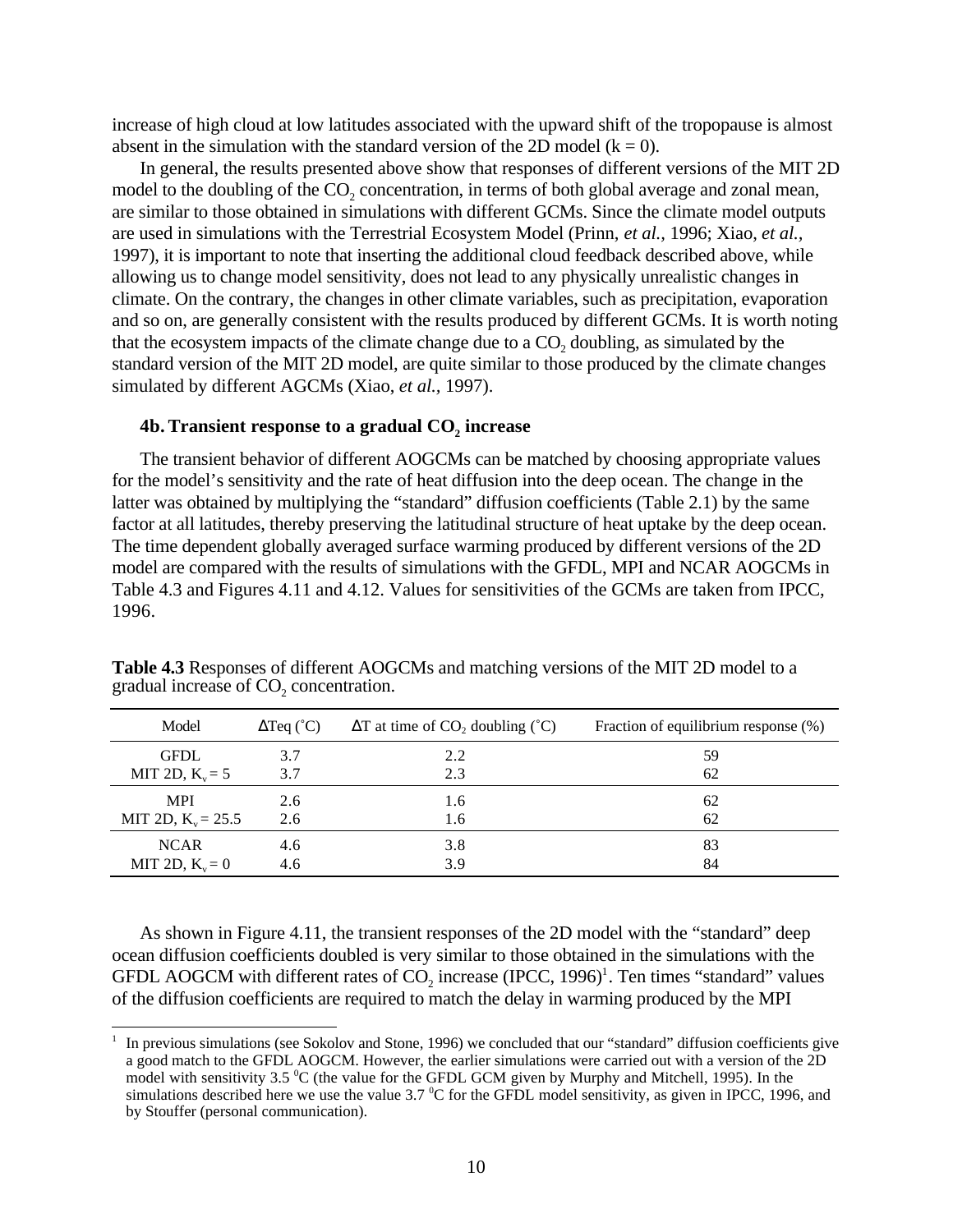AOGCM (Cubasch, *et al.*, 1992) (see Figure 4.12).<sup>2</sup> Data for the MPI model have been corrected by taking into account error in the rate of surface warming associated with a "cold start" (Hasselmann, *et al.,* 1993; IPCC, 1996). At the same time, no heat diffusion into the deep ocean is required to reproduce the fast warming produced by the NCAR AOGCM (IPCC, 1996). The UD/EB model used in IPCC (1996) was tuned to reproduce the globally averaged results of the GFDL AOGCM. This implies, as noted in Section 2, that it has a rate of heat uptake close to that for the 2D model with doubled diffusion coefficients.

The only significant difference between results of the 2D model and the GFDL AOGCM occurs in the simulation with  $0.25\%$  per year increase in CO<sub>2</sub>, and only after some  $120-150$  years of integration. Aside from that, the 2D climate model reproduces quite well the globally averaged surface warming predicted by different AOGCMs for a variety of forcing scenarios, for periods of at least 100 years.

At the same time, there is one noticeable difference in the zonal pattern of temperature increase obtained in the transient simulations with the MIT 2D model and that produced by most of the AOGCMs. That is, there is no strong interhemispheric asymmetry in the transient warming simulated by the 2D model. The change of zonally averaged surface air and sea surface temperature for the decade of doubling of  $CO<sub>2</sub>$ , concentration obtained in the simulation with 1% per year increase in CO<sub>2</sub> with the version of the 2D model matching the GFDL AOGCM is shown in Figure 4.13, together with the equilibrium change obtained in the simulation with the same version couple with a mixed layer ocean model. The temporal evolution of the surface air temperature and sea surface temperature in the same transient simulation are shown in Figures 4.14 and 4.15, respectively. As can be seen from Figures 4.14 and 4.15, there is some delay in the surface warming in high latitudes of the southern hemisphere, much smaller, however, than in the similar simulation with the GFDL AOGCM (Manabe, *et al.*, 1991). The time dependent response of the sea surface temperature is closer to that in the simulation with the GFDL GCM, although the 2D model does not show cooling near Antarctica. The differences in the temporal changes of sea ice thickness (Figure 4.16) from that shown by Manabe, *et al.* (1991), are consistent with the differences in the surface warming. In particularly, in the simulation with the 2D model sea ice depth steadily decreases in both hemispheres as  $CO<sub>2</sub>$  increases, whereas it increases in the Southern Hemisphere in the GFDL simulation.

The deep ocean temperature change for the decade of  $CO<sub>2</sub>$  doubling in the simulation with the 2D model (Figure 4.17), bears a general resemblance with the results of the simulations with the GFDL AOGCM (Manabe, *et al.,* 1991) and with the UKMO AOGCM (Murphy and Mitchell, 1995). The 2D model produces zones of heat penetration into the deep ocean at about 60 ˚N and about 50 ˚S. Consistent with the significant surface warming in high latitudes of the Southern Hemisphere, the zone of very deep penetration of heat south of 60 °S is missing in the simulation with the MIT 2D model. However, some recent studies show that current ocean GCMs may produce excessive vertical mixing in this region and that, as a result, the corresponding retardation of warming may be exaggerated (IPCC, 1996).

Another characteristic describing changes in the deep ocean temperature is sea level rise due to thermal expansion. The thermal expansion has been calculated from the deep ocean temperature increase using the method described in Gregory (1993). Levitus' (1992) data have been used for the unperturbed state of the deep ocean. In spite of our model's simplified representation of the

 $\sqrt{2}$ It should be noted that radiative forcing produced by the MPI AGCM in response to the  $CO<sub>2</sub>$  doubling is about 0.5 W/m<sup>2</sup> less than that produced by the GISS AGCM (Cess, *et al.*, 1993) and the MIT 2D model.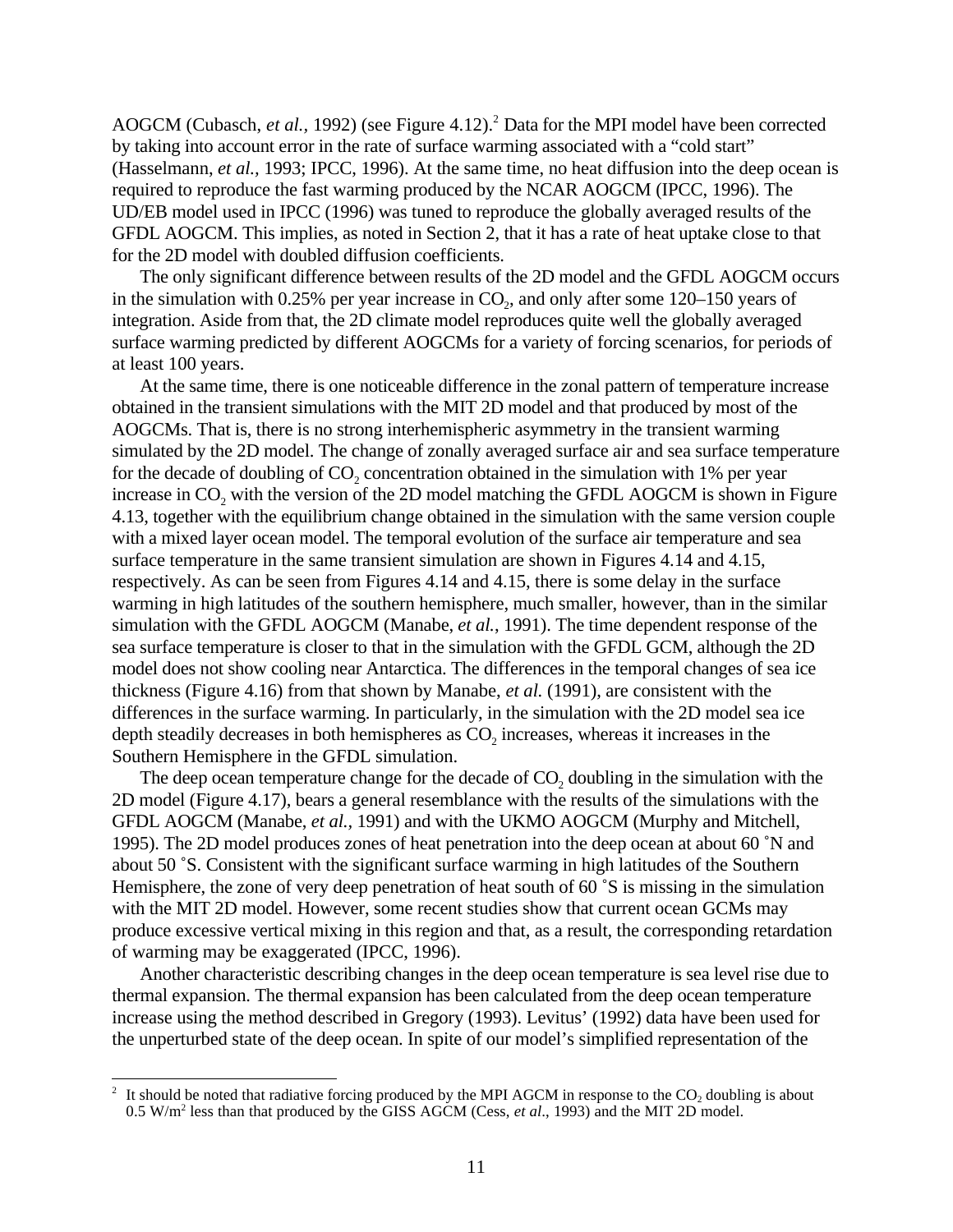deep ocean, it reproduces the thermal expansion of the deep ocean as simulated by the GFDL AOGCM quite well (Figure 4.18), except for the already noted differences in the last stage of the simulation with  $0.25\%$  per year increase in CO<sub>2</sub>. There is less agreement between results of the simulations with the MIT 2D model and the MPI AOGCM (Figure 4.19), especially for scenario D case. A similar problem in trying to reproduce the results of the MPI AOGCM with an UD/EB model was reported by Raper and Cubasch (see IPCC, 1996, Section 6.3.1).

# **5. Uncertainty in the Rate of Heat and Carbon Uptake by the Deep Ocean and its Impact on the Transient Model Response to the Increase of Atmospheric Greenhouse Gas Concentrations**

Uncertainty in the rate of heat uptake by the deep ocean has not been included in the projections of climate change made by the Intergovernmental Panel on Climate Change (IPCC, 1990 and 1996). For example, the IPCC (1996) projections of a warming of 1 ˚C to 3.5 ˚C by 2100 only take into account uncertainties in greenhouse gas emission scenarios and in climate sensitivity, while the rate of heat uptake was chosen to reproduce results of the GFDL AOGCM. The same is true for IPCC projections of possible sea level rise. Among the reasons for not taking uncertainty in the heat uptake into account is, apparently, the conclusion of Wigley and Raper (1993) that it is relatively unimportant. However, the results for different coupled AOGCMs given above, together with the absence of any direct measurements of heat uptake by the ocean, indicate that there is more uncertainty than Wigley and Raper assumed. Thus, as an example of the use of the MIT 2D model, in this section we present results of simulations with the MIT 2D model concerning sensitivity of surface warming and sea level change to the rate of ocean heat uptake. While being qualitatively similar to those presented by Wigley and Raper (1993), the results lead us to a different conclusion.

Estimates of the impact of uncertainty in any given parameter depend strongly on both the range for this particular parameter and "best guesses" for the others. The range for the rate of heat uptake by the deep ocean used in the simulations below has been based in part on values needed to match the transient warming produced by different AOGCMs. The "standard" values of the diffusion coefficients, with  $K_v = 2.5$  cm<sup>2</sup>/s, obtained, as mentioned above, from observations of tritium mixing into the deep ocean have been chosen as a "best guess." The heat uptake by the deep ocean in 100 years produced by the version of the MIT 2D model using these coefficients is about 15% less than that when using the coefficients matching the GFDL AOGCM. The coefficients with  $K_v = 12.5$  cm<sup>2</sup>/s, that is half as large as those matching the MPI AOGCM, have been used as a high end of the range. Since the zero rate of heat penetration into the deep ocean required to match the behavior of the NCAR AOGCM, does not seem to be realistic, the coefficients with  $K_v =$  $0.5 \text{ cm}^2/\text{s}$  have been used as a lower limit. This range, while somewhat narrower than that given by AOGCMs, is still wider than that used by Wigley and Raper (1993), who arbitrarily chose coefficients twice as large and half as large as their standard value for upper and lower bounds or the uncertainty range. Since their UD/EB model has rate of heat uptake close to that of the MIT 2D model with  $K_v = 5.0 \text{ cm}^2/\text{s}$ , the corresponding range for the MIT 2D model would be from 2.5 to 10 cm<sup>2</sup>/s. For climate sensitivity a range close to that suggested by the IPCC, namely 1.6 °C to 4.5 ˚C, has been used in this study. The simulations discussed below have been performed with a 1% per year increase in the  $CO<sub>2</sub>$  concentration, while all other forcings were held constant.

As can be seen from Figure 5.1, if the rate of heat uptake by the deep ocean is close to that matching the behavior of the NCAR model, the increase of the surface temperature will be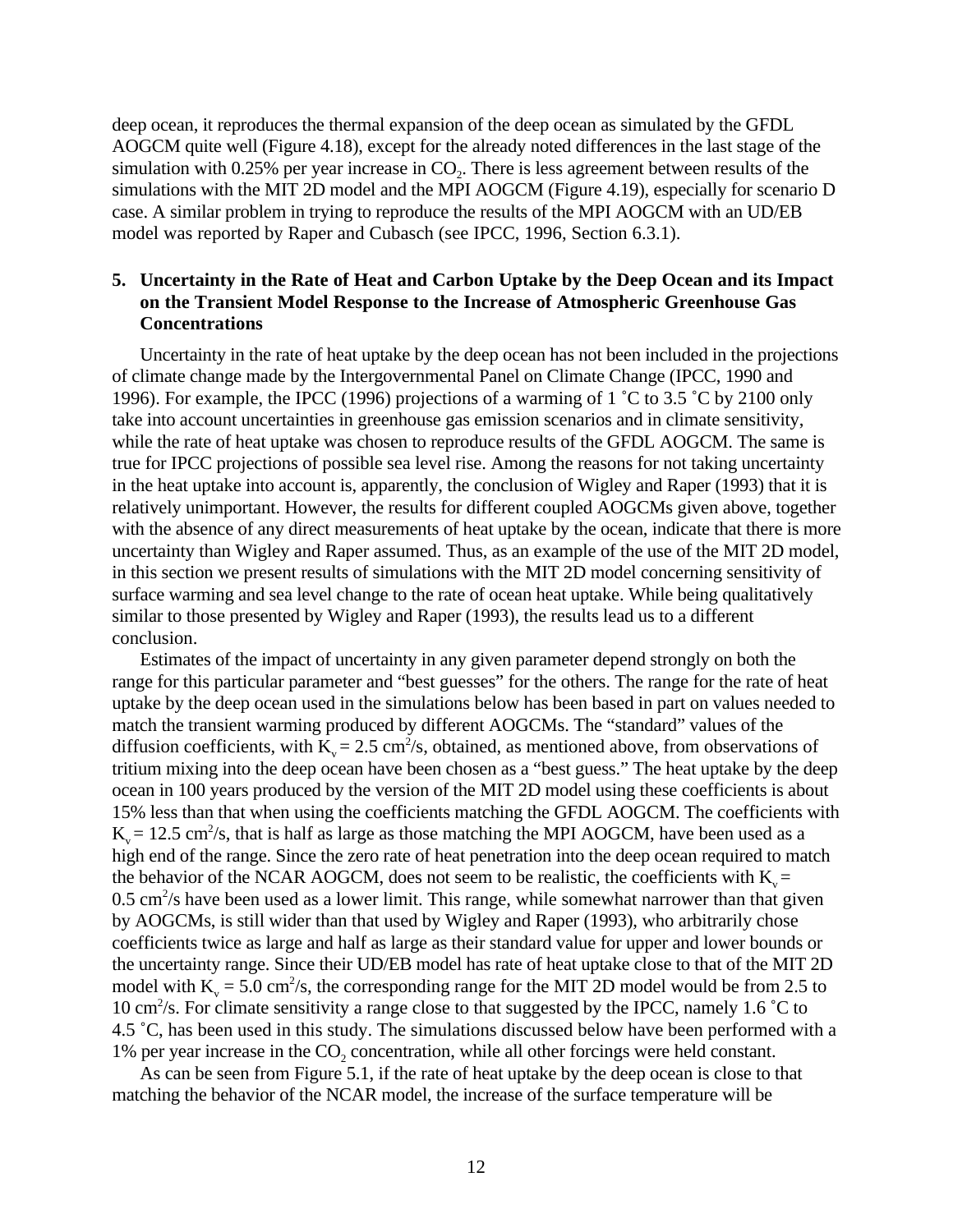significantly higher than the highest estimate of possible warming given by the IPCC. Actually, in the simulation with  $\Delta T_{eq} = 4.5$  and  $K_v = 0$  the surface temperature increase for years 91–100 of the integration,  $\Delta T_{91-100}$ , is 5.7 °C, compared to 4.6 °C for heat diffusion with  $K_v = 0.5$  cm<sup>2</sup>/s. One might argue that the combination of high sensitivity with low rate of heat uptake has quite a low probability. However, there is a noticeable difference in the simulations with  $K_v = 2.5$  cm<sup>2</sup>/s and  $K_v = 12.5$  cm<sup>2</sup>/s. For a climate sensitivity of 2.5 °C an increase in diffusion coefficient from 0.5 to 12.5 cm<sup>2</sup>/s leads to a decrease in  $\Delta T_{91-100}$  from 3.0 °C to 2.4 °C (not shown). This shows that for the upper part of the sensitivity range the impact of uncertainty in the rate of the heat uptake by the deep ocean on surface warming is comparable in magnitude with that of some other uncertainties, for example, uncertainty in radiative forcing associated with aerosols. In the case of low climate sensitivity the impact of the deep ocean on warming is much smaller (Figure 5.1).

Sea level rise due to thermal expansion (Figure 5.2), in contrast with the surface warming, is very sensitive to the rate of heat penetration into the deep ocean especially for low climate sensitivity. An increase in diffusion coefficient from 0.5 to 12.5 cm<sup>2</sup>/s leads to a doubling of sea level rise by the end of the simulation with  $\Delta T_{eq} = 1.6 \degree C$ , while causing about a 40% change for  $\Delta T_{eq} = 4.5$  °C. It is worth noting, that, while in the case of high climate sensitivity an increase in sea level due to thermal expansion may be somewhat offset (Wigley and Raper, 1993; IPCC, 1996) by the decrease in land ice melting (or *vice versa*), this would not be the case for low climate sensitivity.

### **6. Conclusions**

The results presented from the simulations with the MIT 2D climate model show that it, while having some limitations compared to GCMs, reasonably reproduces the main features of the present-day climate, including seasonal variability. Both globally averaged values and zonal distributions of equilibrium changes in the different climate variables, such as temperature, precipitation, evaporation, and radiation balance at the surface, as produced by different versions of the 2D model in response to a doubling of the atmospheric  $CO<sub>2</sub>$ , are similar to those obtained in simulations with different GCMs. Use of an artificial cloud feedback for changing the 2D model sensitivity does not produce any physically inconsistent results. The 2D model coupled with a diffusive ocean model, in spite of the simplicity of the latter, reasonably reproduces the transient behavior of different AOGCMs, at least for climate simulations on time scales of 100–150 years. These results together with the relatively moderate computer resource requirements make the 2D model a very useful tool for studying uncertainty in climate change both independently and as a part of the integrated framework of the MIT Joint Program on the Science and Policy of Global Change.

Our results show that there is a wide disagreement between coupled AOGCMs simulations on the rate of heat uptake by the ocean. The corresponding uncertainty in the surface warming is comparable in magnitude with the uncertainties in other parameters. The impact of oceanic heat uptake on the sea level rise is more complicated and strongly depends on chosen values of model parameters. As a whole, the impact of the uncertainty in oceanic heat uptake is significant enough to be taken into consideration in determining overall uncertainty in climate change.

**Acknowledgments.** We thank Ron Stouffer, Catherine Senior and Reinhard Voss for providing the results of the simulations with the GFDL, UKMO and MPI GCMs, respectively. We also thank Gary Russell for providing us with the procedure for surface wind calculation.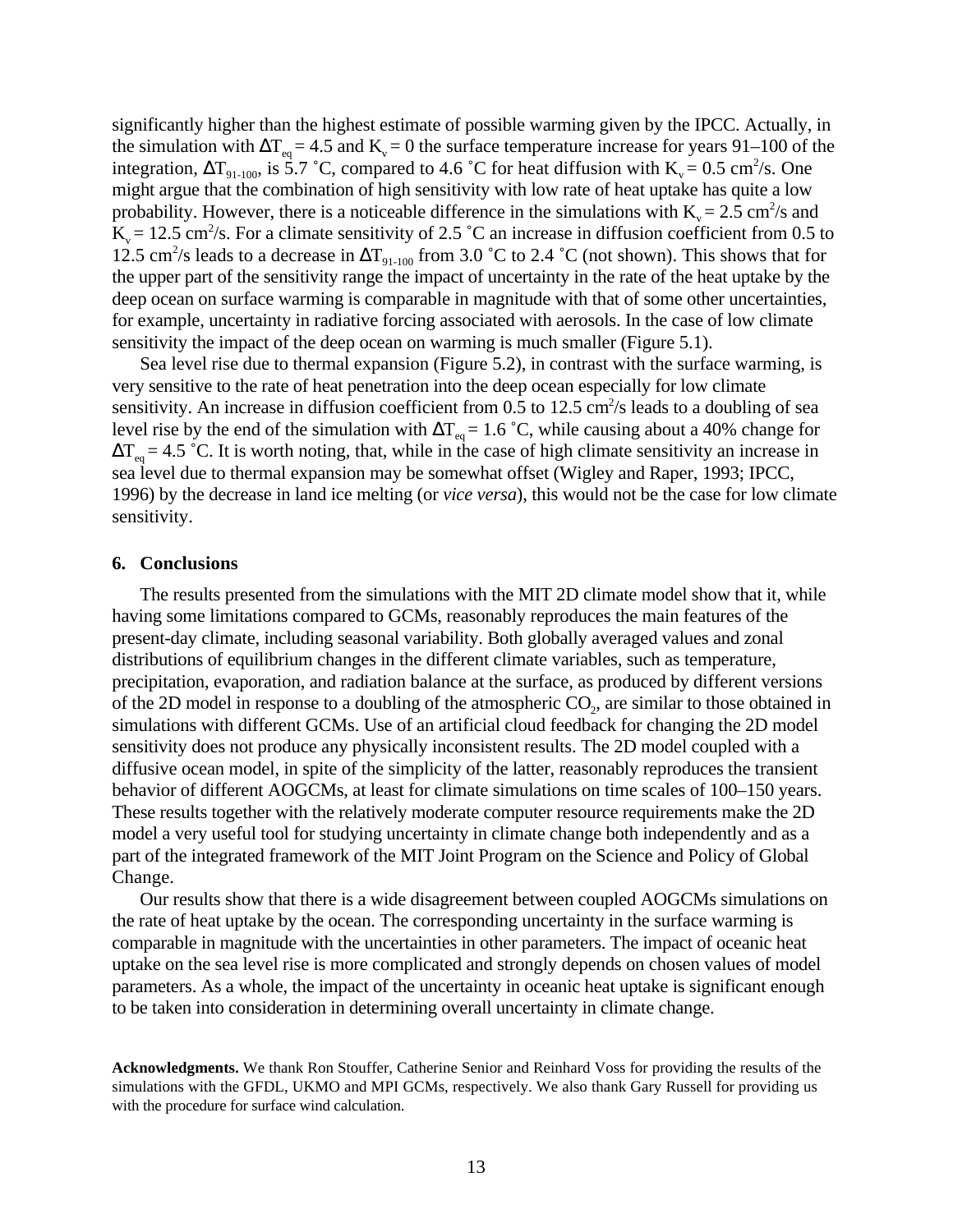### **7. References**

- Alexander, R.C. and R.L. Mobley, 1974, Monthly Average Sea Surface Temperatures an Ice-pack Limits on 1˚ global grid, Rep. 4-1310-ARPA, Rand Corp., Santa Monica, CA, 30 pp.
- Boer G.J., 1993, Climate change and the regulation of the surface moisture and energy budget, *Climate Dynamics*, **8,** 225-239
- Cess R.D., *et al*., 1990, Intercomparison and interpretation of climate feedback processes in 19 atmospheric general circulation models, *J. Geophys. Res.*, **95**, 16,601-16,615.
- Cess R.D., *et al*., 1993, Uncertainties in carbon dioxide radiative forcing in atmospheric general circulation models, *Science*, **262**, 1251-1255.
- Cubasch U., *et al*., 1992, Time-dependent greenhouse warming computations with a coupled ocean-atmosphere model, *Climate Dynamics*, **8**, 55-69.
- Gregory, J.M., 1993, Sea level changes under increasing atmospheric  $CO_2$  in a transient coupled ocean-atmosphere GCM experiment, *J. Climate* **6**, 2247-2262.
- Gleckler, P.J., *et al*., 1995, Cloud-radiative effects on implied oceanic energy transports as simulated by atmospheric general circulation models, *Geophys. Res. Lett*, **22**, 791-794.
- Hansen J., *et al*., 1983, Efficient three dimensional global models for climate studies: Models I and II, *Mon. Wea. Rev.,* **111**, 609-662.
- Hansen J., *et al*., 1984, Climate sensitivity: Analysis of feedback mechanisms, *In: "*Climate Processes and Climate Sensitivity," *Geophys. Monogr. Ser*., **29**, J.E. Hansen and T. Takahashi (eds.), pp. 130-163, AGU.
- Hansen J., *et al*., 1988, Global climate change as forecast by Goddard Institute for Space Studies three-dimensional model, *J. Geoph. Res*., **93**, D8, 9341-9364.
- Hansen, J., *et al*., 1993, How sensitive is world's climate?, *National Geographic Research and Exploration*, **9**, 142-158.
- Hansen, J., M. Sato and R. Ruedy, 1997, Radiative forcing and climate response, *J. Geoph. Res*., in press.
- Hansen, J., *et al*., 1997, Forcings and chaos in interannual to decadal climate change, in preparation.
- Hasselmann K., R. Sausen, E. Maier-Reimer and R. Voss, 1993, On the cold start problem in transient simulations with coupled atmosphere-ocean models, *Climate Dynamics*, **9**, 53-61.
- IPCC, 1990, *Climate Change: The IPCC Scientific Assessment*, Cambridge University Press. Cambridge, UK.
- IPCC, 1992, *Climate Change 1992: The Supplementary Report to the IPCC Scientific Assessment*, Cambridge University Press, Cambridge, UK.
- IPCC, 1996, *Climate Change 1995: The Science of Climate Change,* Cambridge University Press, Cambridge, UK, 572 p.
- Jacoby, H.D. and R.G. Prinn, 1994, Uncertainty in Climate Change Policy Analysis, *MIT Joint Program on the Science and Policy of Global Change*, **Report 1**, MIT.
- Jonas, M., *et al*., 1996, Grid point surface air temperature calculations with a fast turnaround: Combining the results of IMAGE and a GCM, *Climatic Change*, **34**, 469-512.
- Leemans, R. and W.P. Cramer, 1990, *The IIASA Database for Mean Monthly Values of Temperature, Precipitation and Cloudiness on a Global Terrestrial Grid,* **WP-90-41**, International Institute for Applied System Analysis, Luxemburg, Austria.
- Levitus, S., 1982, *Climatological Atlas of the World Ocean,* NOAA Professional Paper 13, Washington, D.C.
- Manabe, S., *et al*., 1991, Transient responses of a coupled ocean-atmosphere model to gradual changes of atmospheric CO2. I: Annual mean response, *J. of Climate*, **4**, 785-818.
- Meleshko, V.P., *et al*., 1991, Atmospheric general circulation/Mixed layer ocean model for climate studies and long-range weather prediction, *Meteorology and Hydrology*, **5**, 1-9.
- Murphy, J.M., 1995, Transient response of the Hadley Centre coupled ocean-atmosphere model to increasing carbon dioxide. III: Analysis of global-mean responses using simple models. *J. of Climate*, **8**, 496-514.